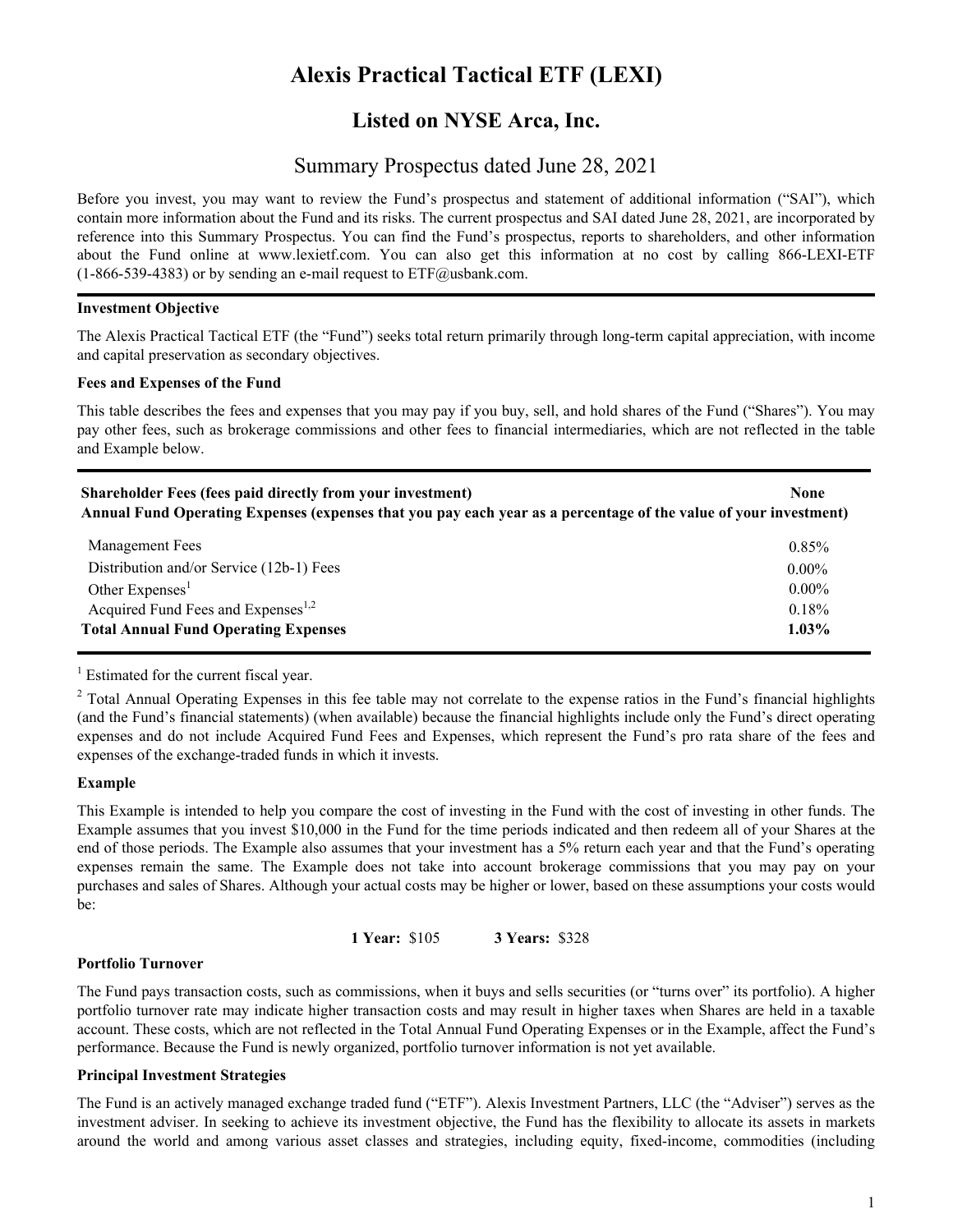precious metals), real estate investment trusts ("REITs"), alternative strategies (including merger arbitrage, convertible bond and options-based) and cash and cash equivalents.

Exposures will vary among asset classes and strategies based on the Adviser's assessment of a range of proprietary and nonproprietary indicators, market cycle analysis and practical judgment. The Adviser expects that the indicators used will evolve over time and may include consideration of: historical risk and return characteristics; global market valuations; global yield curves; inflation; asset class, regional, and country correlations; profit cycle analyses; style and sector rotation; expected beta (*i.e.*, a stock's volatility relative to the movements of the overall market); estimate revisions and earnings surprises; investor sentiment; and other factors.

In selecting securities and other instruments for the Fund's portfolio, the Adviser employs quantitative screening and optimization tools to achieve desired market exposures while seeking to manage security-specific and other observable market risks. The portfolio is monitored on an ongoing basis and rebalanced as necessary to seek to ensure that desired market exposures and risk parameters are maintained. Securities may be sold if they exhibit performance that might counteract the desired exposures, to implement a revised allocation, or if the Adviser identifies a more attractive alternative. A security may also be sold if the Adviser believes it exhibits unusual price movement or volatility.

The expected long-term (over a true secular cycle of at least 10 years) target allocation of the Fund is 70% in equity securities and 30% in fixed income securities. There is no requirement to manage the Fund within this target allocation. Instead, the tactical nature of the Fund's strategy implies that the Fund's actual asset allocation will vary materially depending on market conditions, and the Fund's asset allocation over shorter or longer market cycles may differ materially from the target.

The Fund expects to invest primarily in other ETFs, a type of pooled investment vehicle, to manage cash positions and to seek exposure to broad asset classes, geographic regions, investment strategies or market sectors. The Fund may invest without limit in both developed and emerging markets, including frontier markets. Emerging market and frontier market countries are those countries with low- to middle-income economies as classified by the World Bank, or included in any of the Morgan Stanley Capital International (MSCI) emerging markets or frontier markets indices. Such investments would be made through ETFs that may include securities denominated in foreign currencies and securities trading in the form of depositary receipts. The Fund may invest in fixed-income securities of any credit quality including securities rated below investment grade and comparable unrated securities ("junk"), and expects to invest principally in fixed-income securities that are issued by corporations, issued or guaranteed by the U.S. government or its agencies or instrumentalities, obligations of other sovereign nations, municipal obligations, mortgage-backed and asset-backed securities, inflation-linked debt securities or zero coupon bonds. The Fund may also invest in senior loans and variable rate obligations. The Fund may invest in stocks of companies of any capitalization, publicly traded REITs and exchange-traded notes ("ETNs"). The Fund's investments in cash or cash equivalents may include U.S. and foreign bank certificates of deposit, fixed time deposits, repurchase agreements, bankers' acceptances and other shortterm instruments with a remaining maturity of 397 days or less.

The Fund may engage in derivative transactions to seek income, to hedge against fluctuations in securities prices or interest rates, to manage certain investment risks and/or as a substitute for the purchase or sale of securities or commodities. The Fund expects to use derivatives principally when seeking income by selling covered call options or covered put options. The Fund may also purchase put options on ETFs as a hedge and purchase call options to increase market exposure.

### **Principal Investment Risks**

The principal risks of investing in the Fund are summarized below. The principal risks are presented in alphabetical order to facilitate finding particular risks and comparing them with those of other funds. Each risk summarized below is considered a "principal risk" of investing in the Fund, regardless of the order in which it appears. As with any investment, there is a risk that you could lose all or a portion of your investment in the Fund. Some or all of these risks may adversely affect the Fund's net asset value ("NAV"), trading price, yield, total return and/or ability to meet its objective. The following risks could affect the value of your investment in the Fund:

- **Asset Allocation Risk.** The Fund's investment performance depends upon the successful allocation by the Adviser of the Fund's assets among asset classes, geographical regions, industry sectors, and specific issuers and investments. There is no guarantee that the Adviser's allocation techniques and decisions will produce the desired results. The Adviser's selection and weighting of asset classes may cause the Fund to underperform other funds with a similar investment objective.
- **Asset-Backed and Mortgage-Backed Securities Risk.** Investors in asset-backed securities, including mortgage-backed securities and structured finance investments, generally receive payments that are part interest and part return of principal. These payments may vary based on the rate at which the underlying borrowers pay off their loans. Some asset-backed securities, including mortgage-backed securities, may have structures that make their performance based on changes in interest rates and other factors difficult to predict, causing their prices to be volatile. In particular, during periods of falling interest rates, asset-backed securities are more likely to be called or prepaid, which can result in the Fund having to reinvest proceeds in other investments at a lower interest rate or less advantageous terms, which would adversely affect the Fund.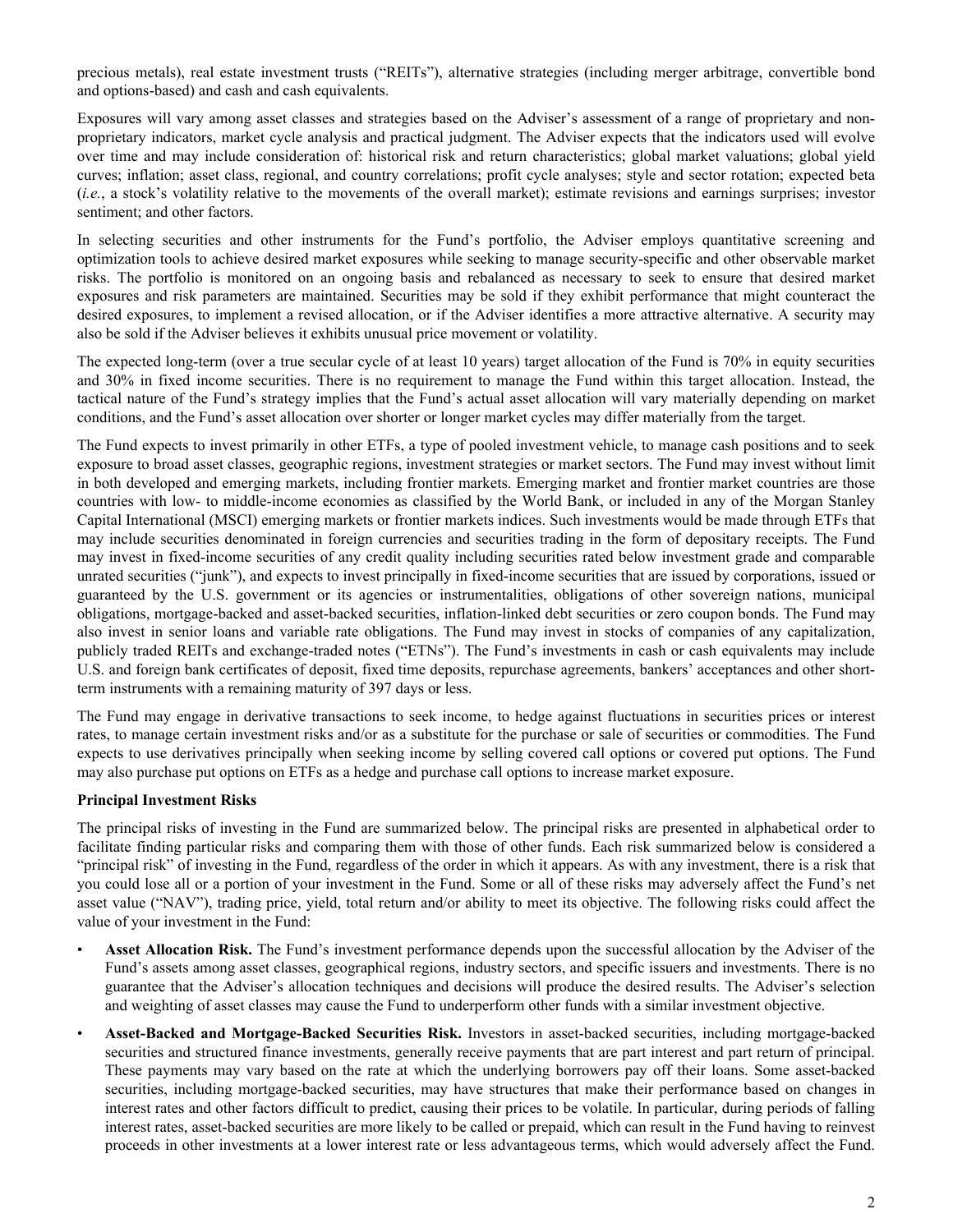Asset-backed securities are particularly subject to interest rate and credit risks. Mortgage-backed securities are particularly sensitive to changes in interest rates. For example, rising interest rates tend to extend the duration of fixed-rate mortgagebacked securities. As a result, a rising interest rate environment can cause the prices of mortgage-backed securities to be increasingly volatile and increase the risk that payments on principal may occur more quickly or earlier than expected, each of which may adversely affect the Fund's holdings of mortgage-backed securities. In addition, in general, a decline of housing values and other economic developments (such as a rise in unemployment rates or a slowdown in the overall economy) may cause delinquencies or non-payment in mortgages (particularly sub-prime and non-prime mortgages) underlying mortgage-backed securities, which would likely adversely impact the ability of the issuer to make principal and/ or interest payments timely or at all to holders of mortgage-backed securities and negatively affect the Fund's investments in such mortgage-backed securities. Asset-backed securities are also subject to liquidity and valuation risk and, therefore, may be difficult to value accurately or sell at an advantageous time or price and involve greater transaction costs and wider bid/ask spreads than certain other instruments. These risks are elevated given the currently distressed economic, market, labor and public health conditions.

- **• Commodities Risk**. Exposure to investments in physical commodities subjects the Fund to greater volatility than investments in traditional securities, such as stocks and bonds. Investing in physical commodities, including through exchange-traded commodities ("ETCs") or commodity-linked derivative instruments, such as commodity-linked futures, forwards and swaps, is speculative and can be extremely volatile (see "Derivatives Risk" below). The commodities markets may fluctuate rapidly based on a variety of factors, including overall market movements; economic events and policies; changes in interest rates or inflation rates; changes in monetary and exchange control programs; war; acts of terrorism; natural disasters; and technological developments. Variables such as disease, drought, floods, weather, trade, embargoes, tariffs and other political events, in particular, may have a larger impact on commodity prices than on traditional securities. The prices of commodities can also fluctuate widely due to supply and demand disruptions in major producing or consuming regions. Because certain commodities may be produced in a limited number of countries and may be controlled by a small number of producers, political, economic and supply-related events in such countries could have a disproportionate impact on the prices of such commodities. These factors may affect the value of the Fund in varying ways, and different factors may cause the value and the volatility of the Fund to move in inconsistent directions at inconsistent rates. The current or "spot" prices of physical commodities may also affect, in a volatile and inconsistent manner, the prices of futures contracts in respect of the relevant commodity.
	- *Commodity-Linked Derivatives Tax Risk.* As a regulated investment company ("RIC"), the Fund must derive at least 90% of its gross income each taxable year from certain qualifying sources of income under the U.S. Internal Revenue Code of 1986, as amended (the "Code"). The income of the Fund from certain commodity-linked derivatives may be treated as non-qualifying income for purposes of the Fund's qualification as a RIC, in which case, the Fund might fail to qualify as a RIC and be subject to federal income tax at the Fund level. To the extent the Fund invests in commodity-linked derivatives, the Fund will seek to restrict its income from such instruments that do not generate qualifying income to a maximum of 10% of its gross income (when combined with its other investments that produce non-qualifying income) to comply with the qualifying income test necessary for the Fund to qualify as a RIC under Subchapter M of the Code. However, the Fund may generate more non-qualifying income than anticipated, may not be able to generate qualifying income in a particular taxable year at levels sufficient to meet the qualifying income test, or may not be able to accurately predict the non-qualifying income from these investments.

The extent to which the Fund invests in commodity-linked derivatives may be limited by the qualifying income and asset diversification tests, which the Fund must continue to satisfy to maintain its status as a RIC. If the Fund did not qualify as a RIC for any taxable year and certain relief provisions were not available, the Fund's taxable income would be subject to tax at the Fund level and to a further tax at the shareholder level when such income is distributed. Failure to comply with the requirements for qualification as a RIC would have significant negative tax consequences to Fund shareholders. Under certain circumstances, the Fund may be able to cure a failure to meet the qualifying income requirement, but in order to do so the Fund may incur significant Fund-level taxes, which would effectively reduce (and could eliminate) the Fund's returns. The tax treatment of certain commodity-linked derivatives may be affected by future regulatory or legislative changes that could affect the character, timing and/or amount of the Fund's taxable income or gains and distributions.

• **Counterparty Risk.** The Fund will be subject to credit risk with respect to the counterparties with which the Fund enters into derivatives contracts, repurchase agreements, reverse repurchase agreements, and other transactions. If a counterparty fails to meet its contractual obligations, the Fund may be unable to terminate or realize any gain on the investment or transaction, or to recover collateral posted to the counterparty, resulting in a loss to the Fund. If the Fund holds collateral posted by its counterparty, it may be delayed or prevented from realizing on the collateral in the event of a bankruptcy or insolvency proceeding relating to the counterparty.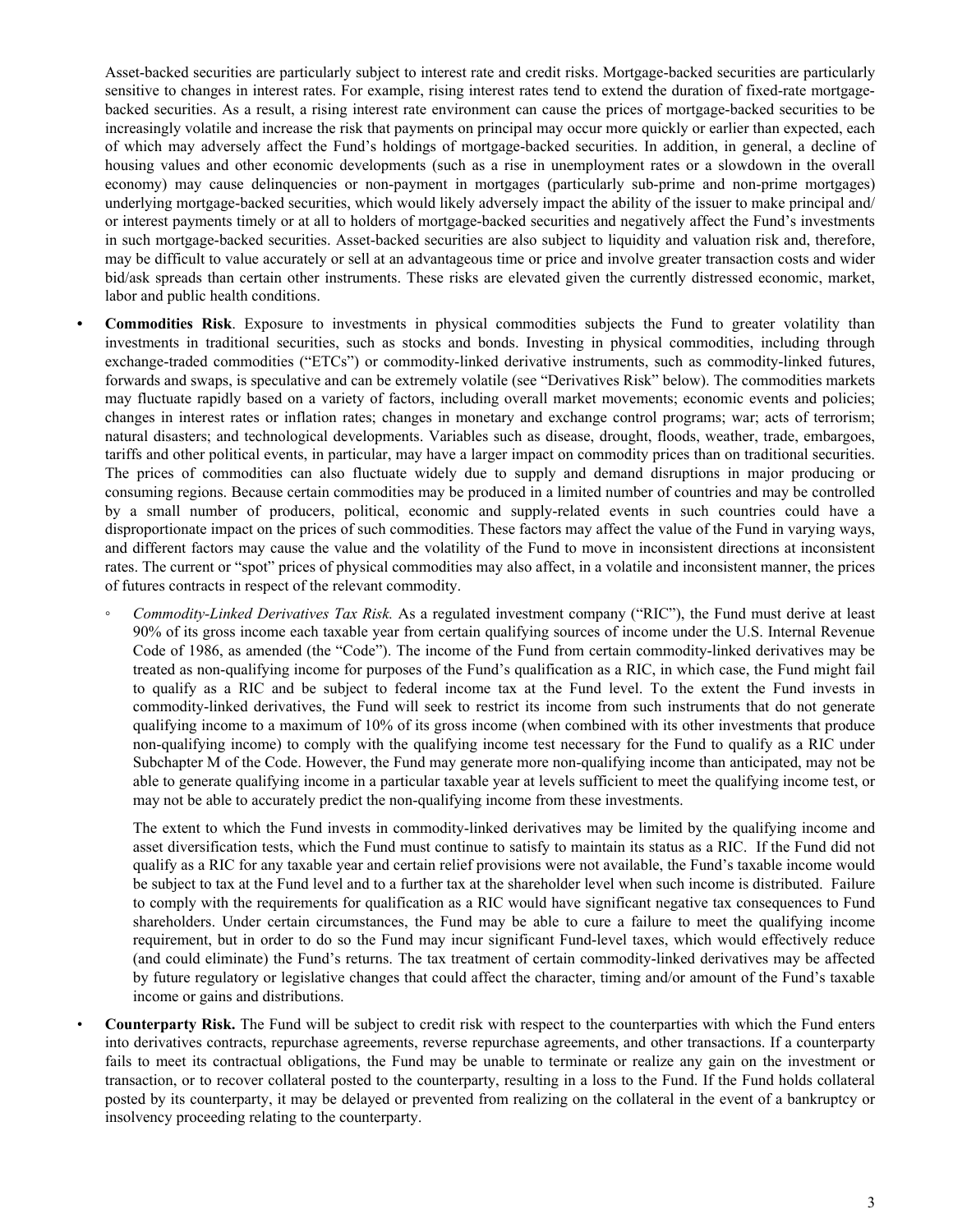- **• Depositary Receipt Risk**. Depositary receipts, including American Depositary Receipts ("ADRs"), involve risks similar to those associated with investments in foreign securities, such as changes in political or economic conditions of other countries and changes in the exchange rates of foreign currencies. Depositary receipts listed on U.S. exchanges are issued by banks or trust companies, and entitle the holder to all dividends and capital gains that are paid out on the underlying foreign shares ("Underlying Shares"). When the Fund invests in depositary receipts as a substitute for an investment directly in the Underlying Shares, the Fund is exposed to the risk that the depositary receipts may not provide a return that corresponds precisely with that of the Underlying Shares.
- **• Derivatives Risk.** Put and call options are referred to as "derivative" instruments since their values are based on, or derived from, an underlying reference asset, such as an index. Derivatives can be volatile, and a small investment in a derivative can have a large impact on the performance of the Fund as derivatives can result in losses in excess of the amount invested. The return on a derivative instrument may not correlate with the return of its underlying reference asset. Derivative instruments may be difficult to value and may be subject to wide swings in valuations caused by changes in the value of the underlying instrument. Other risks of investments in derivatives include risks that the transactions may result in losses that partially or completely offset gains in portfolio positions and risks that the derivative transaction may not be liquid.
- **Emerging Markets Risk.** Emerging markets are subject to greater market volatility, lower trading volume, political and economic instability, uncertainty regarding the existence of trading markets and more governmental limitations on foreign investment than more developed markets. In addition, securities in emerging markets may be subject to greater price fluctuations than securities in more developed markets. Differences in regulatory, accounting, auditing, and financial reporting and recordkeeping standards could impede the Adviser's ability to evaluate local companies and impact the Fund's performance.
- **• Equity Market Risk.** The equity securities held in the Fund's portfolio may experience sudden, unpredictable drops in value or long periods of decline in value. This may occur because of factors that affect securities markets generally or factors affecting specific issuers, industries, sectors or companies in which the Fund invests. Common stocks are generally exposed to greater risk than other types of securities, such as preferred stocks and debt obligations, because common stockholders generally have inferior rights to receive payment from issuers.
- **ETF Risks.** The Fund is an ETF, and, as a result of its structure, it is exposed to the following risks:
	- *◦ Authorized Participants, Market Makers, and Liquidity Providers Concentration Risk*. The Fund has a limited number of financial institutions that may act as Authorized Participants ("APs"). In addition, there may be a limited number of market makers and/or liquidity providers in the marketplace. To the extent either of the following events occur, Shares may trade at a material discount to NAV and possibly face delisting: (i) APs exit the business or otherwise become unable to process creation and/or redemption orders and no other APs step forward to perform these services, or (ii) market makers and/or liquidity providers exit the business or significantly reduce their business activities and no other entities step forward to perform their functions.
	- *◦ Costs of Buying or Selling Shares.* Due to the costs of buying or selling Shares, including brokerage commissions imposed by brokers and bid/ask spreads, frequent trading of Shares may significantly reduce investment results and an investment in Shares may not be advisable for investors who anticipate regularly making small investments.
	- *Shares May Trade at Prices Other Than NAV.* As with all ETFs, Shares may be bought and sold in the secondary market at market prices. Although it is expected that the market price of Shares will approximate the Fund's NAV, there may be times when the market price of Shares is more than the NAV intra-day (premium) or less than the NAV intra-day (discount) due to supply and demand of Shares or during periods of market volatility. This risk is heightened in times of market volatility, periods of steep market declines, and periods when there is limited trading activity for Shares in the secondary market, in which case such premiums or discounts may be significant.
	- *◦ Trading*. Although Shares are listed for trading on the NYSE Arca, Inc. (the "Exchange") and may be traded on U.S. exchanges other than the Exchange, there can be no assurance that Shares will trade with any volume, or at all, on any stock exchange. In stressed market conditions, the liquidity of Shares may begin to mirror the liquidity of the Fund's underlying portfolio holdings, which can be significantly less liquid than Shares.
- **ETNs Risk.** ETNs are senior, unsecured unsubordinated debt securities issued by an underwriting bank that are designed to provide returns that are linked to a particular reference asset or benchmark less investor fees. ETNs have a maturity date and generally are backed only by the creditworthiness of the issuer. As a result, the value of an ETN may be influenced by time to maturity, level of supply and demand for the ETN, volatility and lack of liquidity in the underlying market (*e.g.*, the commodities market), changes in the applicable interest rates, and changes in the issuer's credit rating and economic, legal, political or geographic events that affect the underlying market. ETNs also may be subject to commodities market risk and credit risk.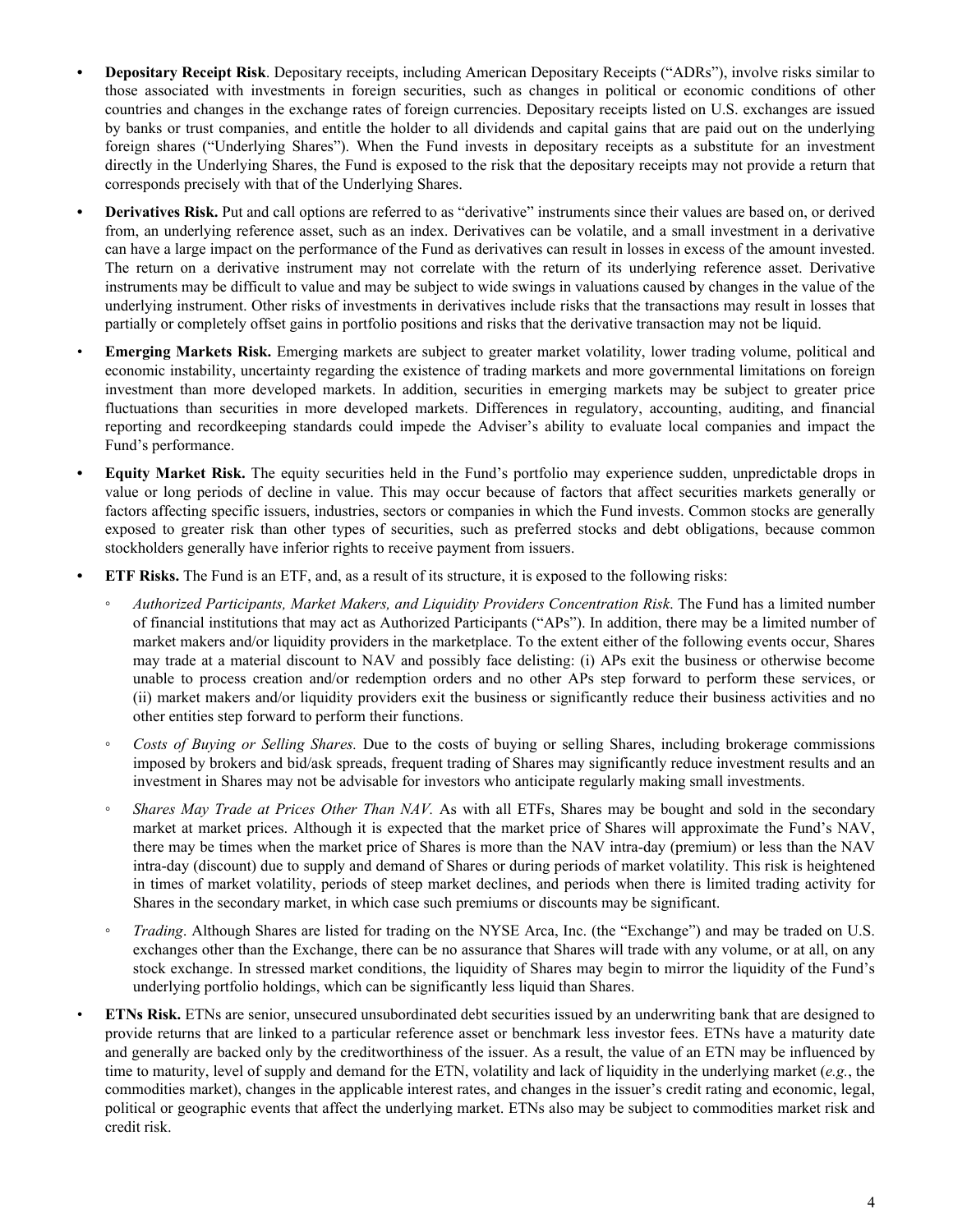- **Fixed Income Risk.** Fixed income securities are subject to call, credit, extension, and interest rate risk.
	- *◦ Call Risk*. During periods of falling interest rates, an issuer of a callable bond held by the Fund may "call" or repay the security before its stated maturity, and the Fund may have to reinvest the proceeds at lower interest rates, resulting in a decline in the Fund's income.
	- *◦ Credit Risk*. An issuer of a fixed income security, such as a corporate bond, may be unable or unwilling to make interest and principal payments when due. The Fund is also subject to the related risk that the value of a fixed income security may decline because of concerns about the issuer's creditworthiness. Credit risk is heightened to the extent the Fund invests in below investment-grade securities, which are also referred to as high-yield securities or junk bonds.
	- *Extension Risk*. During periods of rising interest rates, certain debt obligations will be paid off substantially more slowly than originally anticipated and the value of those securities may fall sharply, resulting in a decline in the Fund's income and potentially in the value of the Fund's investments.
	- *Interest Rate Risk*. An increase in interest rates may cause the value of fixed-income securities held by the Fund to decline. Variable and floating rate securities generally increase or decrease in value in response to changes in interest rates, although generally to a lesser degree than fixed-rate securities. The Fund may be subject to a greater risk of rising interest rates due to the current period of historically low rates and the effect of potential government fiscal policy initiatives and resulting market reaction to those initiatives.
- **• Foreign Markets Risk.** Investments in ADRs and ETFs that provide exposure to non-U.S. securities involve certain risks that may not be present with investments in U.S. securities. For example, the value of non-U.S. securities may be subject to risk of decline due to foreign currency fluctuations or to political or economic instability. Investments in ADRs also may be subject to withholding or other taxes and may be indirectly subject to additional trading, settlement, custodial, and operational risks. These and other factors can make investments in the Fund more volatile and potentially less liquid than other types of investments.
- **Frontier Markets Risk.** Certain foreign markets are only in the earliest stages of development and may be considered "frontier markets." Frontier financial markets generally are less liquid and more volatile than other markets, including markets in developing and emerging economies. Securities may have limited marketability and be subject to erratic price movements. Frontier markets may be impacted by political instability, war, terrorist activities and religious, ethnic and/or socioeconomic unrest. These and other factors make investing in frontier market countries significantly riskier than investing in developed market or emerging market countries.
- **Growth Investing Risk.** Growth stocks can be volatile for several reasons. Since those companies usually invest a high portion of earnings in their businesses, they may lack the dividends of value stocks that can cushion stock prices in a falling market. The prices of growth stocks are based largely on projections of the issuer's future earnings and revenues. If a company's earnings or revenues fall short of expectations, its stock price may fall dramatically.
- **High Yield and Unrated Securities Risk.** High yield, below investment grade and unrated high risk debt securities (which also may be known as "junk bonds") may present additional risks because these securities may be less liquid, and therefore more difficult to value accurately and sell at an advantageous price or time, and present more credit risk than investment grade bonds. The price of high yield securities tends to be subject to greater volatility due to issuer-specific factors, such as operating results and outlook and to real or perceived adverse economic and competitive industry conditions. This exposure may be obtained through investments in other investment companies. High yield securities structured as zero-coupon bonds tend to be especially volatile as they are particularly sensitive to downward pricing pressures from rising interest rates or widening spreads and may require the Fund to make taxable distributions of imputed income without receiving the actual cash currency.
- **Inflation-Indexed Securities Risk.** The principal amount of an inflation-indexed security typically increases with inflation and decreases with deflation, as measured by a specified index. It is possible that, in a period of declining inflation rates, the Fund could receive at maturity less than the initial principal amount of an inflation-indexed security. Changes in the values of inflation-indexed securities may be difficult to predict, and it is possible that an investment in such securities will have an effect different from that anticipated.
- **• Management Risk.** The Fund is actively-managed and may not meet its investment objective based on the Adviser's success or failure to implement investment strategies for the Fund. The Adviser's evaluations and assumptions regarding issuers, securities, and other factors may not successfully achieve the Fund's investment objective given actual market conditions.
- **• Market Risk.** The trading prices of equity securities and other instruments fluctuate in response to a variety of factors. The Funds' NAV and market price may fluctuate significantly in response to these and other factors. As a result, an investor could lose money over short or long periods of time.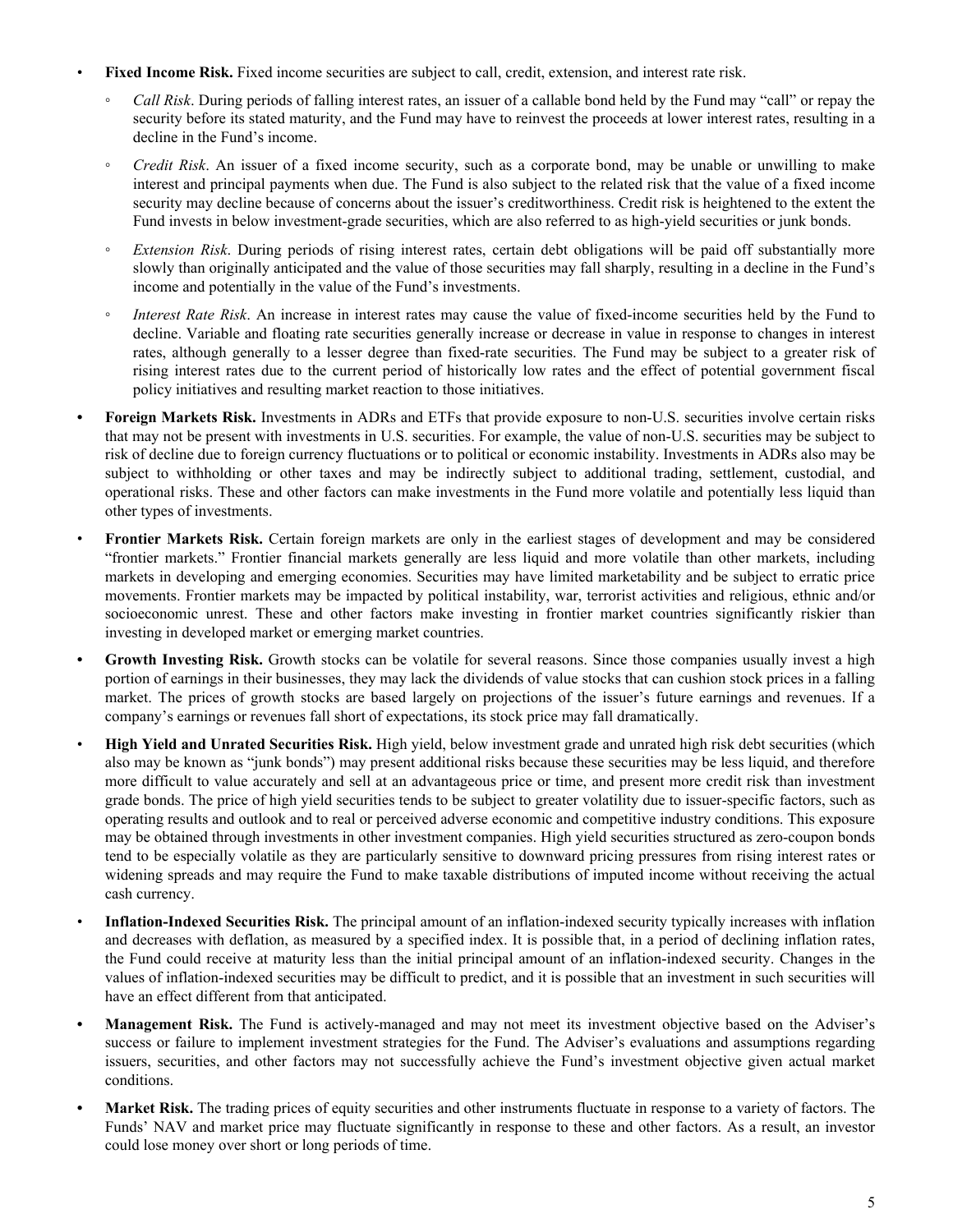### **• Market Capitalization Risk**

- *Large-Capitalization Investing.* The securities of large-capitalization companies may be relatively mature compared to smaller companies and therefore subject to slower growth during times of economic expansion. Large-capitalization companies may also be unable to respond quickly to new competitive challenges, such as changes in technology and consumer tastes.
- *Mid-Capitalization Investing.* The securities of mid-capitalization companies may be more vulnerable to adverse issuer, market, political, or economic developments than securities of large-capitalization companies. The securities of mid-capitalization companies generally trade in lower volumes and are subject to greater and more unpredictable price changes than large capitalization stocks or the stock market as a whole.
- *Small-Capitalization Investing.* The securities of small-capitalization companies may be more vulnerable to adverse issuer, market, political, or economic developments than securities of large- or mid-capitalization companies. The securities of small-capitalization companies generally trade in lower volumes and are subject to greater and more unpredictable price changes than large- or mid-capitalization stocks or the stock market as a whole. There is typically less publicly available information concerning smaller-capitalization companies than for larger, more established companies.
- **Market Events Risk.** U.S. and international markets have experienced significant periods of volatility in recent years due to a number of economic, political and global macro factors, including the impact of the coronavirus (COVID-19) pandemic and related public health issues, growth concerns in the U.S. and overseas, uncertainties regarding interest rates, trade tensions and the threat of tariffs imposed by the U.S. and other countries. These developments as well as other events could result in further market volatility and negatively affect financial asset prices, the liquidity of certain securities and the normal operations of securities exchanges and other markets. As a result, the risk environment remains elevated.
- **Models and Data Risk**. The Adviser may rely on proprietary models and analysis ("Models and Data") to make decisions about which securities to purchase or sell or the timing of such transactions. If Models and Data prove to be incorrect or incomplete, any decisions made in reliance thereon expose the Fund to potential risks. Some of the models used to construct the Fund are predictive in nature. The use of predictive models has inherent risks. For example, such models may incorrectly forecast future behavior, leading to potential losses. In addition, in unforeseen or certain low-probability scenarios (often involving a market disruption of some kind), such models may produce unexpected results, which can result in losses for the Fund. Furthermore, because predictive models are usually constructed based on historical data supplied by third parties, the success of relying on such models may depend heavily on the accuracy and reliability of the supplied historical data.
- **Municipal Obligations Risk.** Issuers, including governmental issuers, may be unable to pay their obligations as they come due. The values of municipal obligations may be adversely affected by local political and economic conditions and developments. In addition, the values of municipal obligations that depend on a specific revenue source to fund their payment obligations may fluctuate as a result of actual or anticipated changes in the cash flows generated by the revenue source or changes in the priority of the municipal obligation to receive the cash flows generated by the revenue source. Municipal obligations may be more susceptible to downgrades or defaults during recessions or similar periods of economic stress. In addition, changes in federal tax laws or the activity of an issuer may adversely affect the tax-exempt status of municipal obligations. Loss of tax-exempt status may cause interest received and distributed by the Fund to shareholders to be taxable and may result in a significant decline in the values of such municipal obligations.
- **New Fund Risk.** The Fund is a recently organized investment company with no operating history. As a result, prospective investors have no track record or history on which to base their investment decision. Additionally, the Adviser has not previously managed a registered fund, which may increase the risks of investing in the Fund.
- **REIT Risk.** REITs are subject to the risks associated with investing in the securities of real property companies. In particular, REITs may be affected by changes in the values of the underlying properties that they own or operate. Further, REITs are dependent upon specialized management skills, and their investments may be concentrated in relatively few properties, or in a small geographic area or a single property type. REITs are also subject to heavy cash flow dependency and, as a result, are particularly reliant on the proper functioning of capital markets. A variety of economic and other factors may adversely affect a lessee's ability to meet its obligations to a REIT. In the event of a default by a lessee, the REIT may experience delays in enforcing its rights as a lessor and may incur substantial costs associated in protecting its investments. In addition, a REIT could fail to qualify for favorable regulatory treatment.
- **Sector Risk.** To the extent the Fund invests more heavily in particular sectors of the economy, its performance will be especially sensitive to developments that significantly affect those sectors. The Fund may invest a significant portion of its assets in the following sector and, therefore, the performance of the Fund could be negatively impacted by events affecting this sector.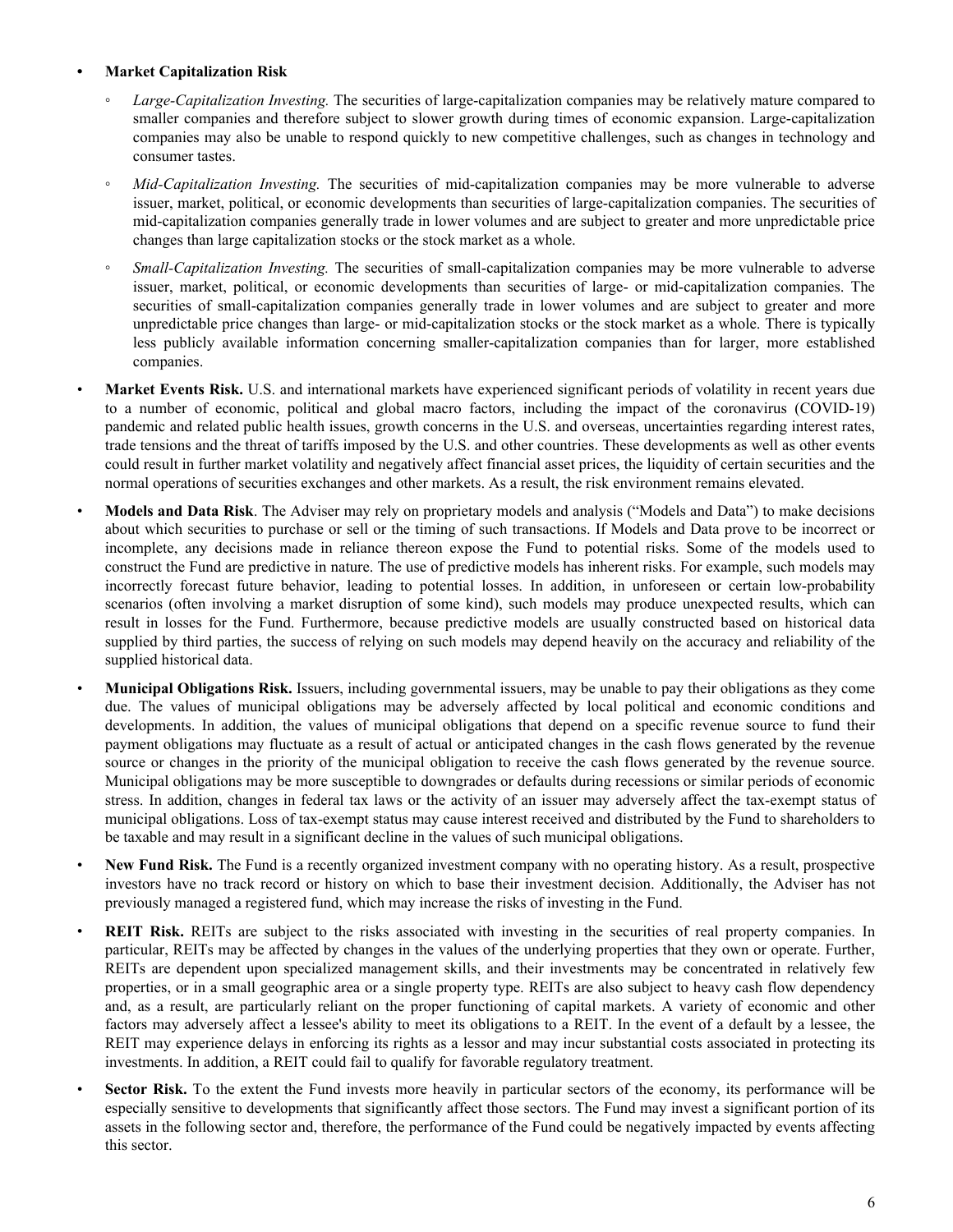- **◦** *Information Technology Sector Risk.* Market or economic factors impacting information technology companies and companies that rely heavily on technological advances could have a significant effect on the value of the Fund's investments. The value of stocks of information technology companies and companies that rely heavily on technology is particularly vulnerable to rapid changes in technology product cycles, rapid product obsolescence, government regulation and competition, both domestically and internationally, including competition from foreign competitors with lower production costs. Stocks of information technology companies and companies that rely heavily on technology, especially those of smaller, less-seasoned companies, tend to be more volatile than the overall market. Information technology companies are heavily dependent on patent and intellectual property rights, the loss or impairment of which may adversely affect profitability.
- Senior Loan Risk. Investments in senior loans are subject to credit risk and general investment risk. Credit risk refers to the possibility that the borrower of a senior loan will be unable and/or unwilling to make timely interest payments and/or repay the principal on its obligation. Default in the payment of interest or principal on a senior loan will result in a reduction in the value of the senior loan and consequently a reduction in the value of the Fund's investments and a potential decrease in the NAV of the Fund. Senior loans are also subject to the risk that the value of the collateral securing a senior loan may decline, be insufficient to meet the obligations of the borrower or be difficult to liquidate. In addition, the Fund's access to the collateral may be limited by bankruptcy or other insolvency laws. Further, loans held by the Fund may not be considered securities and, therefore, purchasers, such as the Fund, may not be entitled to rely on the strong anti-fraud protections of the federal securities laws. Some senior loans are subject to the risk that a court, pursuant to fraudulent conveyance or other similar laws, could subordinate the senior loans to presently existing or future indebtedness of the borrower or take other action detrimental to lenders, including the Fund, such as invalidation of senior loans or causing interest previously paid to be refunded to the borrower. Senior loans are also subject to high yield securities risks and liquidity risks described above.
- **Sovereign Debt Risk.** Sovereign debt instruments are subject to the risk that a governmental entity may delay or refuse to pay interest or repay principal on its sovereign debt.
- **Temporary Defensive Position Risk.** If the Fund takes a temporary defensive position, it may invest all or a large portion of its assets in cash and/or cash equivalents. If the Fund takes a temporary defensive position, it may not achieve its investment objective.
- **U.S. Government Securities Risk.** Certain U.S. government securities are supported by the full faith and credit of the United States; others are supported by the right of the issuer to borrow from the U.S. Treasury; others are supported by the discretionary authority of the U.S. government to purchase the agency's obligations; and still others are supported only by the credit of the issuing agency, instrumentality, or enterprise. Although U.S. government-sponsored enterprises such as the Federal Home Loan Mortgage Corporation ("Freddie Mac") and the Federal National Mortgage Association ("Fannie Mae") may be chartered or sponsored by Congress, they are not funded by Congressional appropriations, and their securities are not issued by the U.S. Treasury, are not supported by the full faith and credit of the U.S. government, and involve increased credit risks.

### **Performance**

The Fund is new and therefore does not have a performance history for a full calendar year. In the future, performance information for the Fund will be presented in this section. Updated performance information is available on the Fund's website at www.lexietf.com.

#### **Portfolio Management**

| Adviser            | Alexis Investment Partners, LLC                                                                    |
|--------------------|----------------------------------------------------------------------------------------------------|
| Portfolio Managers | Jason Browne, President of the Adviser, and Alexis Browne, Chief Operating Officer of the Adviser, |
|                    | have been the portfolio managers of the Fund since its inception in June of 2021.                  |

#### **Purchase and Sale of Shares**

The Fund issues and redeems Shares at NAV only in large blocks known as "Creation Units," which only APs (typically, broker-dealers) may purchase or redeem. The Fund generally issues and redeems Creation Units in exchange for a portfolio of securities (the "Deposit Securities") and/or a designated amount of U.S. cash.

Shares are listed on the Exchange, and individual Shares may only be bought and sold in the secondary market through a broker or dealer at market prices, rather than NAV. Because Shares trade at market prices rather than NAV, Shares may trade at a price greater than NAV (premium) or less than NAV (discount).